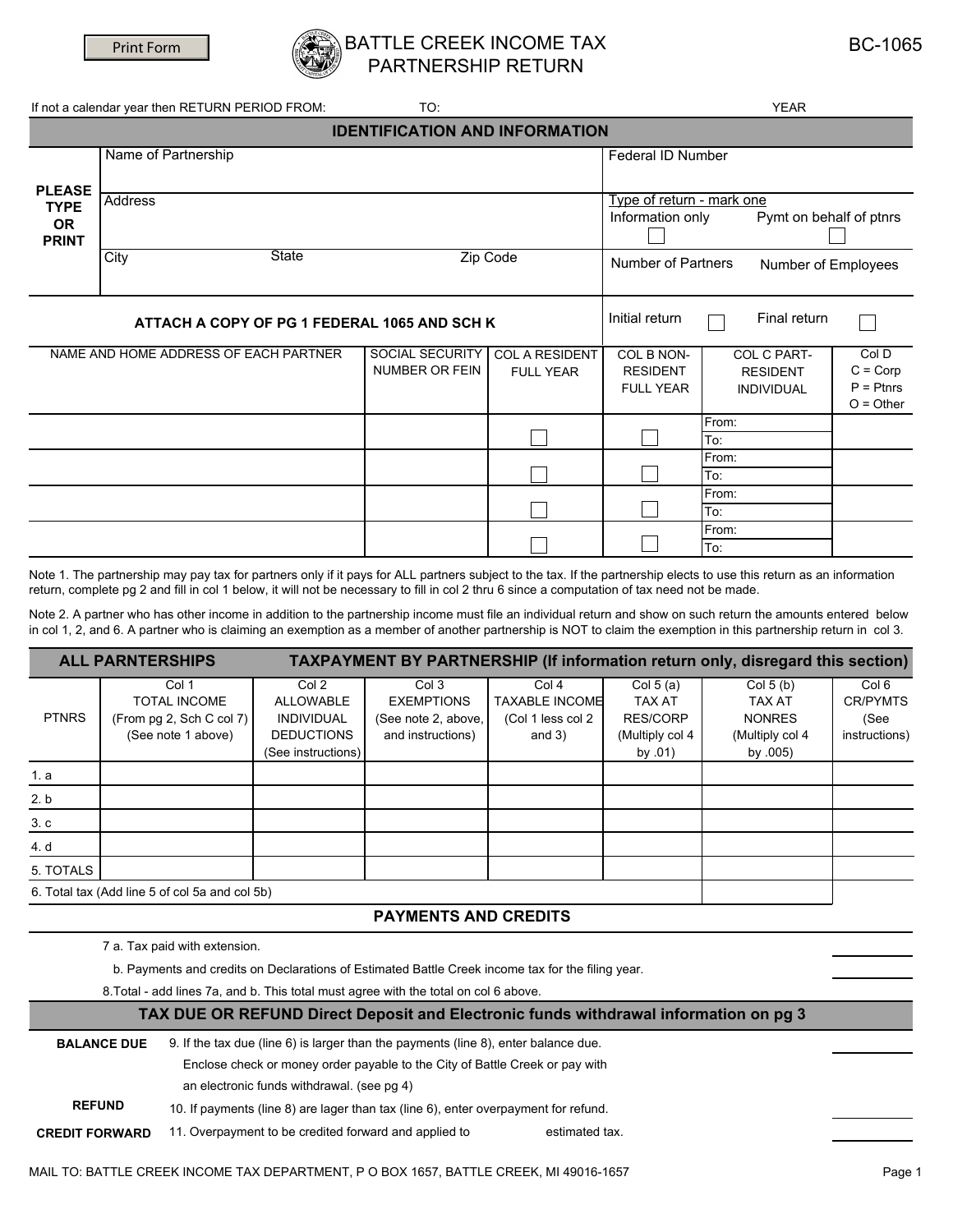## BATTLE CREEK INCOME TAX PARTNERSHIP RETURN

| Name show on BC-1065 -                                                                                                       |                                                                                                                                                                                                                                                                                                                                            |                                                                 |                                                             |                                                                               | Federal Employer Identification Number -                           |                                                                                           |                                                                                                     |                                                                               |
|------------------------------------------------------------------------------------------------------------------------------|--------------------------------------------------------------------------------------------------------------------------------------------------------------------------------------------------------------------------------------------------------------------------------------------------------------------------------------------|-----------------------------------------------------------------|-------------------------------------------------------------|-------------------------------------------------------------------------------|--------------------------------------------------------------------|-------------------------------------------------------------------------------------------|-----------------------------------------------------------------------------------------------------|-------------------------------------------------------------------------------|
|                                                                                                                              |                                                                                                                                                                                                                                                                                                                                            |                                                                 | SCHEDULE A - ALLOCABLE PARTNERSHIP ORDINARY BUSINESS INCOME |                                                                               |                                                                    |                                                                                           |                                                                                                     |                                                                               |
|                                                                                                                              | 1. Ordinary income (or loss) from pg 1 line 22, US Partnership Return of Income, From 1065 (ATTACH COPY OF PG 1 FED 1065 & SCH K)                                                                                                                                                                                                          |                                                                 |                                                             |                                                                               |                                                                    |                                                                                           |                                                                                                     |                                                                               |
| 2. Add City of Battle Creek Income tax, if deducted in determining income on Federal Form 1065                               |                                                                                                                                                                                                                                                                                                                                            |                                                                 |                                                             |                                                                               |                                                                    |                                                                                           |                                                                                                     |                                                                               |
| 3. Add interest and other costs incurred in connection with the production of income exempt form Battle Creek Income Tax     |                                                                                                                                                                                                                                                                                                                                            |                                                                 |                                                             |                                                                               |                                                                    |                                                                                           |                                                                                                     |                                                                               |
| 4. Deduct Sec. 179 depreciation (fed Sch K line 10) and other deductions allowed (ATTACH EXPLANATION)                        |                                                                                                                                                                                                                                                                                                                                            |                                                                 |                                                             |                                                                               |                                                                    |                                                                                           |                                                                                                     |                                                                               |
| 5. Deduct ordinary income (loss) from other partnerships, estates & trusts (Fed Form 1065, pg 1, line 4; attach explanation) |                                                                                                                                                                                                                                                                                                                                            |                                                                 |                                                             |                                                                               |                                                                    |                                                                                           |                                                                                                     |                                                                               |
|                                                                                                                              | 6. Total adjusted ordinary business income (Add lines 1, 2, and 3 and subtract lines 4 and 5)                                                                                                                                                                                                                                              |                                                                 |                                                             |                                                                               |                                                                    |                                                                                           |                                                                                                     |                                                                               |
|                                                                                                                              |                                                                                                                                                                                                                                                                                                                                            |                                                                 | <b>SCHEDULE B - NON-BUSINESS INCOME AND EXCLUSINONS</b>     |                                                                               |                                                                    |                                                                                           |                                                                                                     |                                                                               |
|                                                                                                                              | ATTACH COPY OF FEDERAL SCHEDULE K (1065)<br>ATTACH SCHEDULES TO EXPLAIN ALL EXCLUSIONS                                                                                                                                                                                                                                                     |                                                                 | Federal Form<br>1065 Reference                              | Col 1<br>Apportioned<br>Income                                                | Col 2<br>Excludable<br>Res and other<br>ptnrs' portion of<br>Col 1 | Col 3<br>Res and other<br>ptnrs' portion<br>Portion of<br>Col 1 taxable<br>0.01%          | Col 4<br>Excludable<br>Nonresident<br>Partners<br>Portion of<br>Col 1                               | Col 5<br>Nonresident<br>ptnrs' portion<br>of Col 1<br>taxable at<br>0.005%    |
| <b>INTEREST AND DIVIDENDS</b>                                                                                                |                                                                                                                                                                                                                                                                                                                                            |                                                                 |                                                             |                                                                               |                                                                    |                                                                                           |                                                                                                     |                                                                               |
|                                                                                                                              | 1. Interest income                                                                                                                                                                                                                                                                                                                         |                                                                 | Sch K, line 5                                               |                                                                               |                                                                    |                                                                                           |                                                                                                     |                                                                               |
|                                                                                                                              | 2. Dividend income                                                                                                                                                                                                                                                                                                                         |                                                                 | Sch K, line 6a                                              |                                                                               |                                                                    |                                                                                           |                                                                                                     |                                                                               |
|                                                                                                                              | SALE OR EXCHANGE OF PROPERTY (SEE INSTRUCTIONS)                                                                                                                                                                                                                                                                                            |                                                                 |                                                             |                                                                               |                                                                    |                                                                                           |                                                                                                     |                                                                               |
|                                                                                                                              | 3. Net short-term capital gain (loss)                                                                                                                                                                                                                                                                                                      |                                                                 | Sch K, line 8                                               |                                                                               |                                                                    |                                                                                           |                                                                                                     |                                                                               |
|                                                                                                                              | 4. Net long-term capital gain (loss)                                                                                                                                                                                                                                                                                                       |                                                                 | Sch K, L. line 9a - c                                       |                                                                               |                                                                    |                                                                                           |                                                                                                     |                                                                               |
|                                                                                                                              | 5. Net Section 1231 gain (loss)                                                                                                                                                                                                                                                                                                            |                                                                 | Sch K, line 10                                              |                                                                               |                                                                    |                                                                                           |                                                                                                     |                                                                               |
|                                                                                                                              | RENTS AND ROYALTIES (IF NON-BUSINESS INCOME INCLUDES RENTAL REAL ESATE, ATTACH COPY OF FEDERAL FORM 8825)                                                                                                                                                                                                                                  |                                                                 |                                                             |                                                                               |                                                                    |                                                                                           |                                                                                                     |                                                                               |
| 6. Net income (loss) from rental real estate activate                                                                        |                                                                                                                                                                                                                                                                                                                                            | Sch K, line 2                                                   |                                                             |                                                                               |                                                                    |                                                                                           |                                                                                                     |                                                                               |
|                                                                                                                              | 7. Net income (loss) from other rental activities                                                                                                                                                                                                                                                                                          |                                                                 | Sch K, line 3c                                              |                                                                               |                                                                    |                                                                                           |                                                                                                     |                                                                               |
|                                                                                                                              | 8. Royalty income                                                                                                                                                                                                                                                                                                                          |                                                                 | Sch K, line 7                                               |                                                                               |                                                                    |                                                                                           |                                                                                                     |                                                                               |
| <b>OTHER INCOME</b>                                                                                                          |                                                                                                                                                                                                                                                                                                                                            |                                                                 |                                                             |                                                                               |                                                                    |                                                                                           |                                                                                                     |                                                                               |
|                                                                                                                              | 9. Other Income                                                                                                                                                                                                                                                                                                                            |                                                                 | Sch K, line 11                                              |                                                                               |                                                                    |                                                                                           |                                                                                                     |                                                                               |
|                                                                                                                              | 10. Ordinary income form other partnerships                                                                                                                                                                                                                                                                                                |                                                                 | Fm 1065, line 4                                             |                                                                               |                                                                    |                                                                                           |                                                                                                     |                                                                               |
|                                                                                                                              | 11. Total apportioned income (Add lines 1 thru 10 for each col)                                                                                                                                                                                                                                                                            |                                                                 | <b>SCHEDULE C - DISTRIBUTION TO PARTNERS</b>                |                                                                               |                                                                    |                                                                                           |                                                                                                     |                                                                               |
| <b>PTNRS</b>                                                                                                                 | COL 1                                                                                                                                                                                                                                                                                                                                      | Col 2                                                           | Col 3                                                       | Col 4                                                                         | Col 5                                                              | Col 6a                                                                                    | Col 6b                                                                                              | Col 7                                                                         |
|                                                                                                                              | <b>Adjusted Business</b><br>Income<br>(Sch A, line 6)                                                                                                                                                                                                                                                                                      | Guaranteed<br>Payments to<br>Partners (Fed 1065,<br>Line $10$ ) | Income subject to<br>allocation<br>(Add col 1 and col 2)    | Allocation<br>Percentage Per<br>Sch D<br>(Resident<br>partners enter<br>100%) | Allocated<br><b>Business Income</b><br>(Col 3 times % in<br>col(4) | Resident<br>Partners non-<br>business<br>income (Total<br>equals Sch B<br>col 3, line 10) | Nonresident<br>Partners Non-<br><b>Business</b><br>income (Total<br>equals Sch B<br>col 5, line 10) | Total income<br>(Add col 5, 6a<br>and 6b) Enter<br>here and on pg<br>1, col 1 |
| a.<br>b.                                                                                                                     |                                                                                                                                                                                                                                                                                                                                            |                                                                 |                                                             |                                                                               |                                                                    |                                                                                           |                                                                                                     |                                                                               |
| c.                                                                                                                           |                                                                                                                                                                                                                                                                                                                                            |                                                                 |                                                             |                                                                               |                                                                    |                                                                                           |                                                                                                     |                                                                               |
| d.                                                                                                                           |                                                                                                                                                                                                                                                                                                                                            |                                                                 |                                                             |                                                                               |                                                                    |                                                                                           |                                                                                                     |                                                                               |
| Totals                                                                                                                       |                                                                                                                                                                                                                                                                                                                                            |                                                                 |                                                             |                                                                               |                                                                    |                                                                                           |                                                                                                     |                                                                               |
|                                                                                                                              |                                                                                                                                                                                                                                                                                                                                            |                                                                 | <b>SCHEDULE D - BUSINESS ALLOCATION PRECENTAGE</b>          |                                                                               | Col 1                                                              | Col 2                                                                                     |                                                                                                     | Col 3                                                                         |
|                                                                                                                              | 1 a. Average net book value of real tangible personal property<br>b. Gross annual rent paid for real property only, multiplied by 8                                                                                                                                                                                                        |                                                                 |                                                             |                                                                               | Located<br>everywhere                                              | Located in<br><b>Battle Creek</b>                                                         |                                                                                                     | Percentage<br>(Col 2 divided by col 1)                                        |
|                                                                                                                              | c. Total (Add lines 1 and 1b)                                                                                                                                                                                                                                                                                                              |                                                                 |                                                             |                                                                               |                                                                    |                                                                                           |                                                                                                     |                                                                               |
|                                                                                                                              | 2. Total wages, salaries, commissions and other compensation of all employees                                                                                                                                                                                                                                                              |                                                                 |                                                             |                                                                               |                                                                    |                                                                                           |                                                                                                     |                                                                               |
|                                                                                                                              | 3. Gross receipts from sales made or services rendered                                                                                                                                                                                                                                                                                     |                                                                 |                                                             |                                                                               |                                                                    |                                                                                           |                                                                                                     |                                                                               |
|                                                                                                                              | 4. Total percentages (Add the percentages computed in col 3 lines 1c, 2, and 3)                                                                                                                                                                                                                                                            |                                                                 |                                                             |                                                                               |                                                                    |                                                                                           |                                                                                                     |                                                                               |
|                                                                                                                              | 5. Business allocation percentage (Divide line 4 by the number of factors) Enter here and on Sch C col 4 (See note below)                                                                                                                                                                                                                  |                                                                 |                                                             |                                                                               |                                                                    |                                                                                           |                                                                                                     |                                                                               |
|                                                                                                                              | Note 3. In determining the business allocation percentage (line 5), a factor shall be excluded from the computation only when such factor does not exist anywhere insofar<br>as the taxpayer's business operation is concerned. In such cases, the sum of the remaining percentages shall be divided by the number of factors actual used. |                                                                 |                                                             |                                                                               |                                                                    |                                                                                           |                                                                                                     |                                                                               |

J

In the case of a taxpayer authorized by the Income Tax Administrator to use one of the special formulas, attach an explanation and use the lines provided below:<br>a. Numerator and the special selection of the Percentage (a

|                      |                                                                        |                                                     | <b>TOTALS (ATTACH COPY OF FEDERAL FORM 8825)  </b> |                |                     |  |  |
|----------------------|------------------------------------------------------------------------|-----------------------------------------------------|----------------------------------------------------|----------------|---------------------|--|--|
|                      |                                                                        |                                                     |                                                    |                |                     |  |  |
|                      |                                                                        |                                                     |                                                    |                |                     |  |  |
| <b>PROPERTY</b>      | STREET ADDRESS                                                         | <b>GAIN OR LOSS</b>                                 | <b>PROPERTY</b>                                    | STREET ADDRESS | <b>GAIN OR LOSS</b> |  |  |
|                      | SCHEDULE E - RENTAL REAL ESTATE (If business activity includes rental) |                                                     |                                                    |                |                     |  |  |
| b. Denominator       |                                                                        | d. Date of Income Tax Administrator approval letter |                                                    |                |                     |  |  |
| <u>a. Ivaniciacu</u> | TV. T CTOCHRAGO TA GIVIGOU DY DTEHROL HOTO AHU OH OOH O. COL T         |                                                     |                                                    |                |                     |  |  |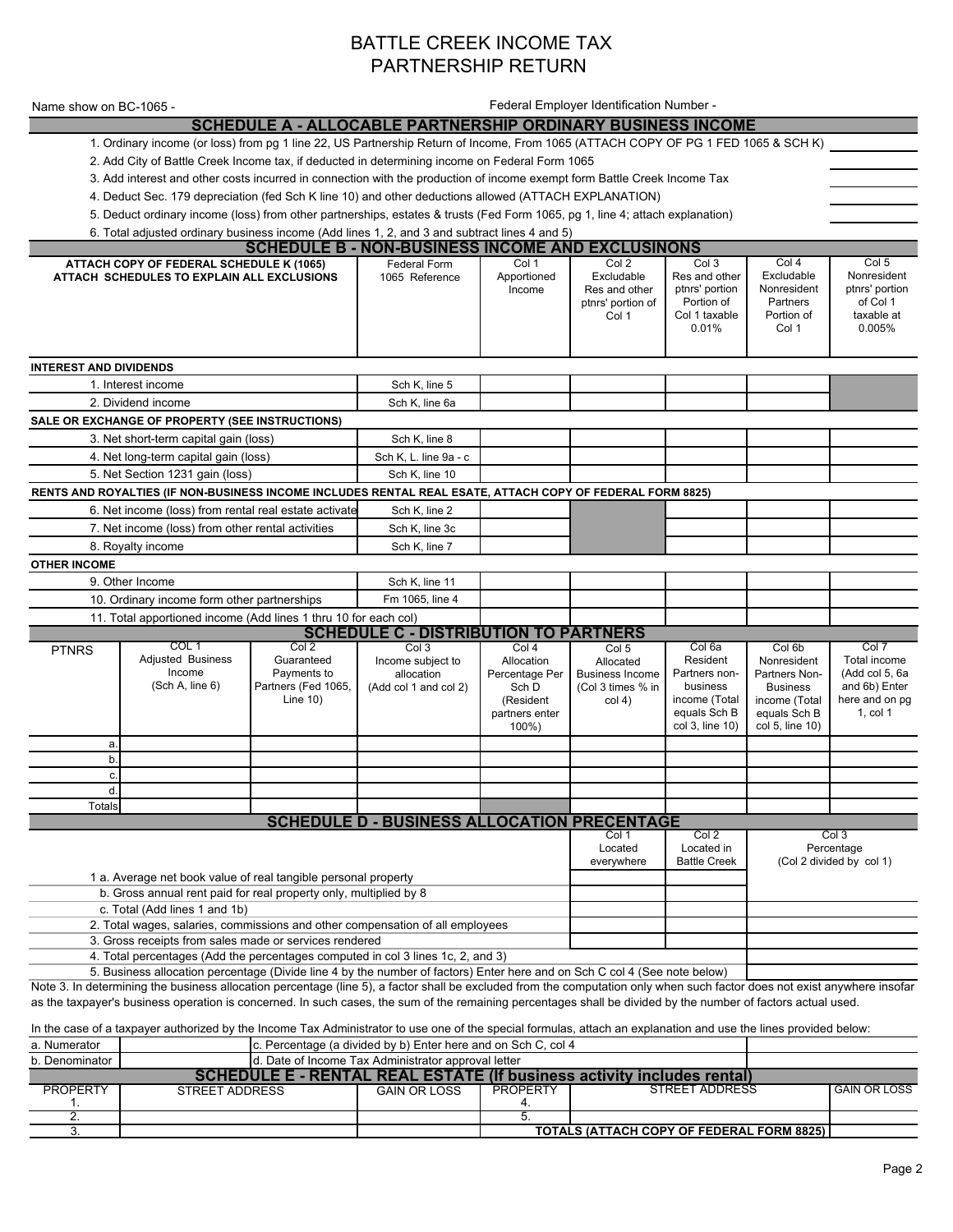## **BATTLE CREEK INCOME TAX PARTNERSHIP RETURN**

Name shown on BC-1065 -

Federal Employer Identification number -

SCHEDULE F - ALLOCATED OR APPORTIONED GUARANTEED PAYMENTS ORDINARY BUSINESS INCOME (LOSS)

This schedule is used by partnerships making guaranteed payments to partners where one or more partners received a nontaxable or partially taxable guaranteed payment. Different types of guaranteed payments are taxed differently under the Battle Creek Income Tax Ordinance. If guaranteed payments are 100% taxable list them on Schedule C, column 4.

| <b>TYPES OF GUARANTEED PAYMENTS</b>                                 |                                                            |                                                                                   | <b>TAXABILITY OF TYPE OF GUARANTEED PAYMENT</b>                                                                                                                                                                                            |                                    |  |                                     |                             |
|---------------------------------------------------------------------|------------------------------------------------------------|-----------------------------------------------------------------------------------|--------------------------------------------------------------------------------------------------------------------------------------------------------------------------------------------------------------------------------------------|------------------------------------|--|-------------------------------------|-----------------------------|
| 1. A qualified retirement benefit received by a resident individual |                                                            |                                                                                   |                                                                                                                                                                                                                                            | <b>NOT TAXABLE</b>                 |  |                                     |                             |
|                                                                     |                                                            | 2. A qualified retirement benefit received by a nonresident individual            |                                                                                                                                                                                                                                            | <b>NOT TAXABLE</b>                 |  |                                     |                             |
|                                                                     | 3. Interest for use of capital by a resident individual    |                                                                                   |                                                                                                                                                                                                                                            | 100% TAXABLE                       |  |                                     |                             |
|                                                                     | 4. Interest for use of capital by a nonresident individual |                                                                                   |                                                                                                                                                                                                                                            | <b>NOT TAXABLE</b>                 |  |                                     |                             |
|                                                                     |                                                            | 5. Compensation for personal services received by a resident individual           |                                                                                                                                                                                                                                            | 100% TAXABLE                       |  |                                     |                             |
|                                                                     |                                                            | 6. Compensation for person services received by a nonresident resident individual |                                                                                                                                                                                                                                            | <b>WAGE APPORTIONED</b>            |  |                                     |                             |
|                                                                     | Column <sub>1</sub>                                        | <b>Column 2 LIST TYPE OF GUARANTEED PAYMENT</b>                                   |                                                                                                                                                                                                                                            | <b>Column 3 PERCENTAGE TAXABLE</b> |  |                                     | Column 4                    |
|                                                                     | Guaranteed                                                 | R as qualified resident benefit (RQRB)                                            | guaranteed payment received; if reason is nonresident<br>(Enter percentage taxable for partner based upon type of                                                                                                                          |                                    |  | <b>Battle Creek</b><br>taxable      |                             |
|                                                                     | payments<br>to partners                                    | N as a qualified retirement benefit (NQRB)                                        | compensation enter days or hours worked in columns 3A<br>and 3B and compute percentage taxable)<br>Col 3B<br>Col 3C<br>Column 3A<br>work days or hours in<br>Percent<br>work days or hours<br><b>Battle Creek</b><br>Everywhere<br>taxable |                                    |  | guaranteed<br>payments<br>(Column 1 |                             |
|                                                                     |                                                            | R as interest or use of capital (RINT)                                            |                                                                                                                                                                                                                                            |                                    |  |                                     |                             |
|                                                                     | (Total equals<br>amount reported<br>on federal Form        | N as interest for use of capital (NINT)                                           |                                                                                                                                                                                                                                            |                                    |  |                                     | multiplied by<br>column 3C) |
|                                                                     | 1065, line 10)                                             | R as compensation for personal services (RCOMP)                                   |                                                                                                                                                                                                                                            |                                    |  |                                     |                             |
|                                                                     |                                                            | N as compensation for personal services (NCOMP)                                   |                                                                                                                                                                                                                                            |                                    |  |                                     |                             |
|                                                                     |                                                            |                                                                                   |                                                                                                                                                                                                                                            |                                    |  |                                     |                             |
|                                                                     |                                                            |                                                                                   |                                                                                                                                                                                                                                            |                                    |  |                                     |                             |
|                                                                     |                                                            |                                                                                   |                                                                                                                                                                                                                                            |                                    |  |                                     |                             |
|                                                                     |                                                            |                                                                                   |                                                                                                                                                                                                                                            |                                    |  |                                     |                             |
| Totals                                                              |                                                            |                                                                                   |                                                                                                                                                                                                                                            |                                    |  |                                     |                             |

### **THIRD PARTY DESIGNEE**

Do our want to allow another person to discuss this return with the Income Tax Department?

\*if yes complete the following

 $Yes<sup>*</sup>$ 

**No** 

Designee's Name

**Phone Number** 

Personal Identification Number (PIN)

#### PLEASE SIGN YOUR RETURN BELOW AND ATTACH A COPY OF PG 1 FEDERAL 1065 AND SCH K

I declare that I have examined this return (including accompanying schedules and statements) and to the best of my knowledge and belief it is true, correct and complete. If prepared by a person other than taxpayer, his/her declaration is based on all information of which he she has any knowledge.

SIGN HERE

| SIGN HERE | Signature of partner or member                        | Phone number | Address | Date |
|-----------|-------------------------------------------------------|--------------|---------|------|
|           | Signature of preparer other than<br>partner or member | Phone number | Address | Date |